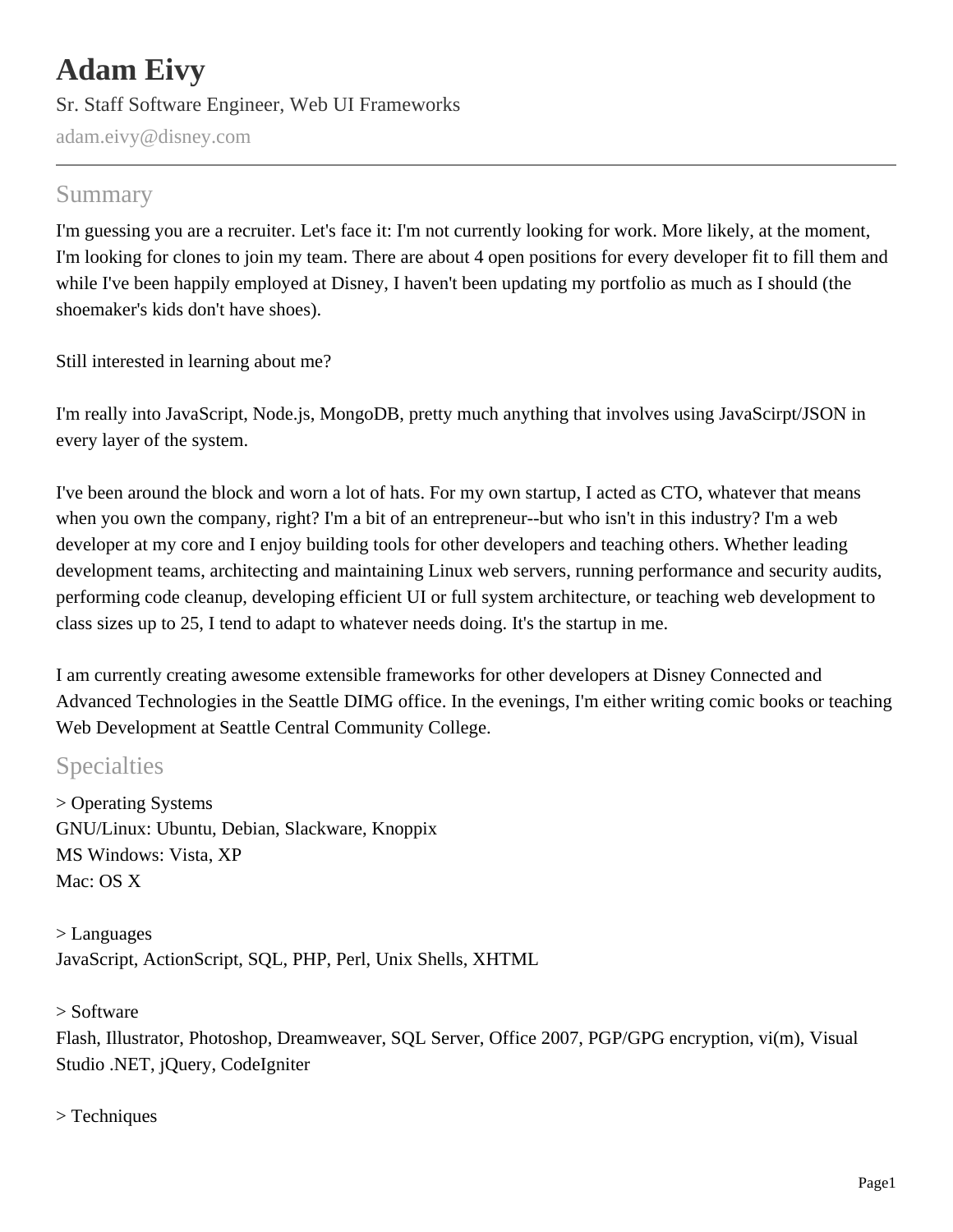Security audit & correction, speed up load times, scalable architecture, unit test, documentation

> Other Web Technologies MySQL, CSS, DHTML

#### **Experience**

#### **Senior Staff Software Engineer at Disney Connected and Advanced Technologies**

April 2011 - Present (2 years 4 months)

Building Disney's version of the Amazon Web Services Console and the underlying framework that powers it. Architecting an extensible, module based framework, providing documentation, tutorials and supporting external teams with integration. Managing build service and automation, task management and allocation, team development and testing, project management and tracking, hiring and leading a visionary quest to federate silos of developers into traveling along a cohesive roadmap.

#### **Web Development Instructor at Seattle Central Community College**

#### September 2007 - December 2011 (4 years 4 months)

I went back to my Alma Mater to bring experience from the industry and teach the new generation of web developers Programming Fundamentals (MIC102G), JavaScript (WEB150), Advanced Web Authoring with CSS/XHTML (WEB120), Advanced Web Development (ITC210), IT Capstone Project (ITC285), and a special topics course on using WordPress as a CMS for small business websites.

I've taught groups as small as 8 (IT Capstone Project) and as large as 25 (JavaScript and other web development courses).

Teaching others is one of my favorite things in the web development industry.

My teaching site and tech blog: http://intellectualpirates.net

*6 recommendations available upon request*

#### **Lead Web Development Architect at Secret Stealth Startup**

#### October 2008 - April 2011 (2 years 7 months)

Creating the foundational archetype for a development environment, procedures and standards for a growing development team. Choosing technologies to use (e.g. Linux, PHP, MySQL, jQuery, Ajax). Leading developers to create testable code and processes. Architecting an extensible, highly testable web framework from front to back-end using PHP and the CodeIgniter library, JavaScript and the jQuery library, PHPUnit and jQUnit for unit testing, and PHPUnderControl for deployment testing.

*1 recommendation available upon request*

#### **Owner/Sole Proprietor at ShadowPuppet Works [www.shadowpuppet.net]**

#### January 2001 - April 2011 (10 years 4 months)

Owner / Web Developer: create and manage web sites with marketable user interfaces and programming. Use Flash, MySQL, XHTML, Perl, PHP and Javascript to manage and present data. Personally created every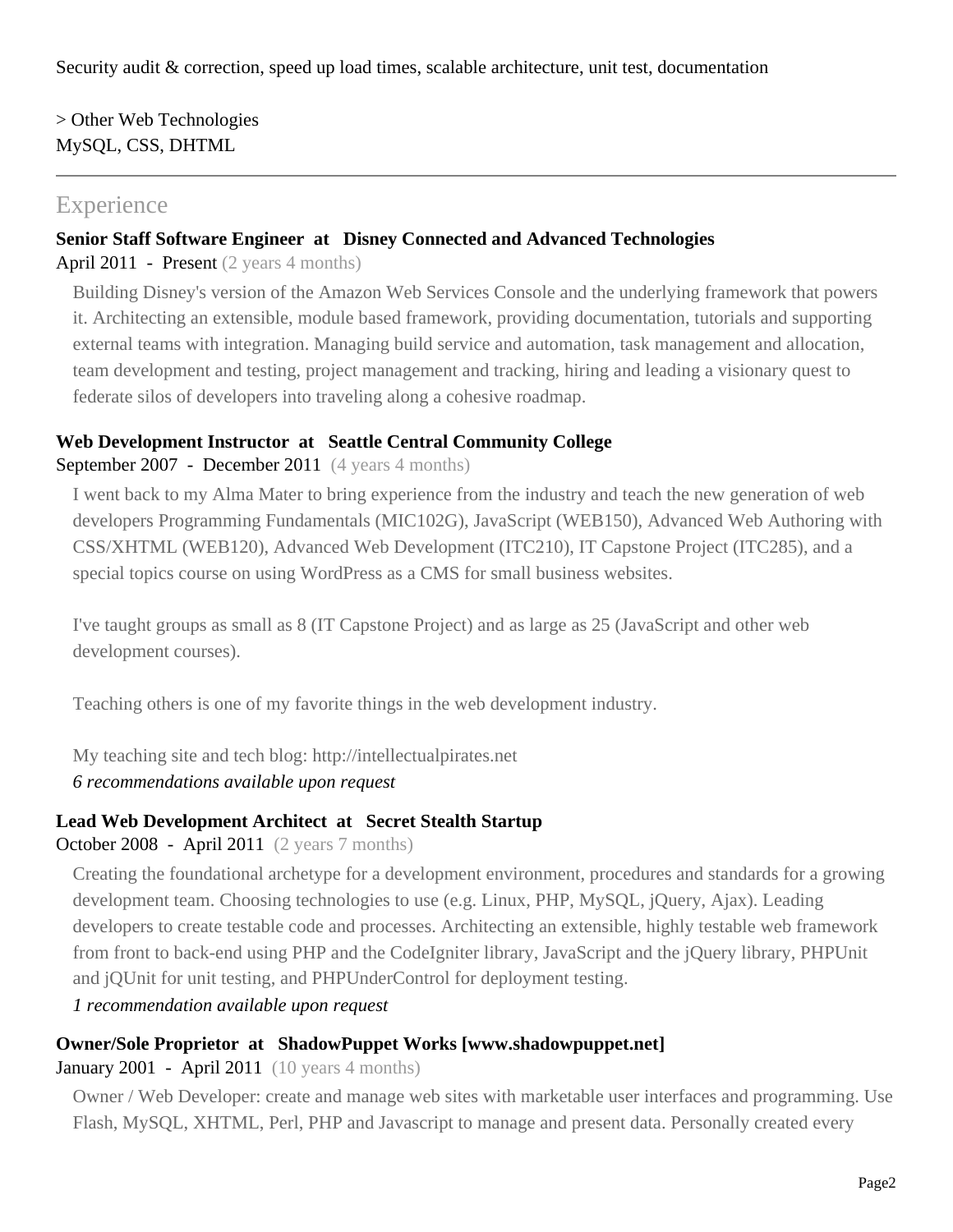aspect of the following projects:

> Seattle Central Community College: IT Department | 06.2005

Challenge: Supplement IT information from the Seattle Central Community College website. Allow visitors to read IT department specific announcements. Allow the IT admin to post and manage announcements.

Solution: Create a MySQL database and use PHP to dynamically display data and maintain announcements.

> Klichet | 12.2002

Challenge: Dynamically present a University of Washington theatrical dance troupe. Develop a unique navigation system, which represents the group while responding to user activity.

Solution: Create and Animate a navigation, which morphs into and out of a dancer.

#### *1 recommendation available upon request*

#### **Senior Web Developer at RIPL [www.ripl.com]**

July 2007 - October 2008 (1 year 4 months)

Converted prototype site from an insecure, unscalable, outsourced project into a fully extensible, object oriented, scalable, robust company. As a Senior Web Developer, working on an Agile team, managing a CSS developer and two 3rd party developers, I worked to completely rewrite the front-end, speed up load times, implemented a robust caching system, secure code and facilitate communications and planning between design, QA and development. Additionally, being very security minded, I convinced the team to organize a security audit task force, which ended up fixing some major holes and forming secure development thinking as a result. I built robust and customizable user interface using ExtJs, debugged and patched outsourced ASP C# code, managed SQL Server database, subversion repository and built server services in Microsoft Visual Studio .NET 2005. Managed 3 developers.

*2 recommendations available upon request*

#### **CTO at OwnYourPhone, LLC [http://www.OwnYourPhone.com]**

November 2005 - July 2008 (2 years 9 months)

Everything from concept to UI development to system architecture, software deployment, QA, customer support, database architecture, etc. I used Illustrator, MySQL, Ubuntu, JavaScript, HTML/CSS and PHP.

*1 recommendation available upon request*

#### **Web Developer at Sublime Media, LLC**

July 2005 - January 2007 (1 year 7 months)

As 1 of 4 people in the Media team. I worked mainly with Flash, JavaScript, Illustrator. I setup the companies Subversion server, maintained the repository stability, security and backup strategy and trained others on how to use Subversion effectively (before I setup SVN, the method for collaboration was multiple people editing the same files on an NFS--overwriting the work of others was common). I also built an apache-based intranet, running MediaWiki as a documentation hub and supporting team pages for the staff. When I was working at Sublime, I was 1 of 9 employees (including the 2 owners). Sublime Media has since grown to over 50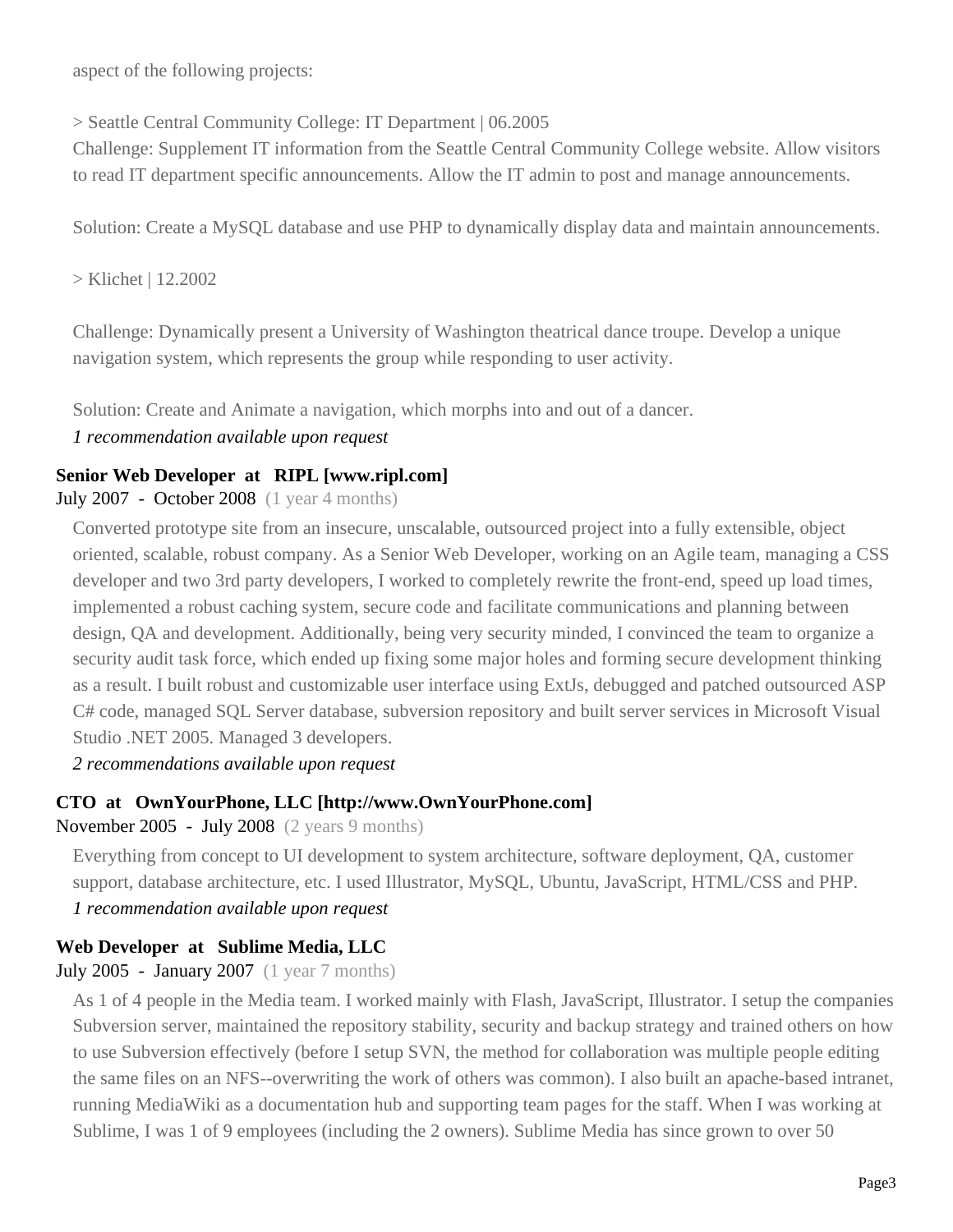employees. *1 recommendation available upon request*

#### **Web Developer at Premium Design Works**

March 2005 - August 2006 (1 year 6 months)

Contract Web Programmer: customizing Javascripts and Flash movies (actionscript and animation).

Collaborating on web projects using Dreamweaver.

> Lemley Design | 06.2005

Challenge: Produce a website from strict predesigned plans. Animate and dynamically display portfolio items and content.

Solution: Use Dreamweaver to create HTML templates. Hand code Javascript and CSS. Crop and format images and text content until set to standards.

#### **Server and Trainer at The Triple Door**

September 2003 - July 2005 (1 year 11 months)

Triple Door: Live music and Food (3rd and Union, Seattle WA)

Server:

Worked with management to create and edit a training program

Maintained a level head in the heat of battle.

#### **Contract Developer (PHP) at Peel Interactive [www.peelinteractive.com]**

March 2005 - June 2005 (4 months)

Contract Web Programmer: XHTML/PHP/Javascript. Site Design and PHP scripts to handle administration and email lists.

> Stonington Gallery | 05.2005

Challenge: Create a virtual art gallery to maintain and display works.

Solution: Write a PHP/MySQL driven database and interface for navigating and administrating gallery pictures and data.

#### **Improvisational Storyteller and Dancer at Klichet**

September 2002 - December 2002 (4 months)

Klichet was a University of Washington theatric dance ensemble. We created and performed several shows using improvisational storytelling and choreographed dance

*1 recommendation available upon request*

#### **Tech Support Representative (Contract) at Infogrames North America**

September 2001 - February 2002 (6 months)

Contract Tech Support: As a three month contract hire, solved problems and diagnosed issues, deriving solutions from vague starting points. Improved customer satisfaction by assisting customers in understanding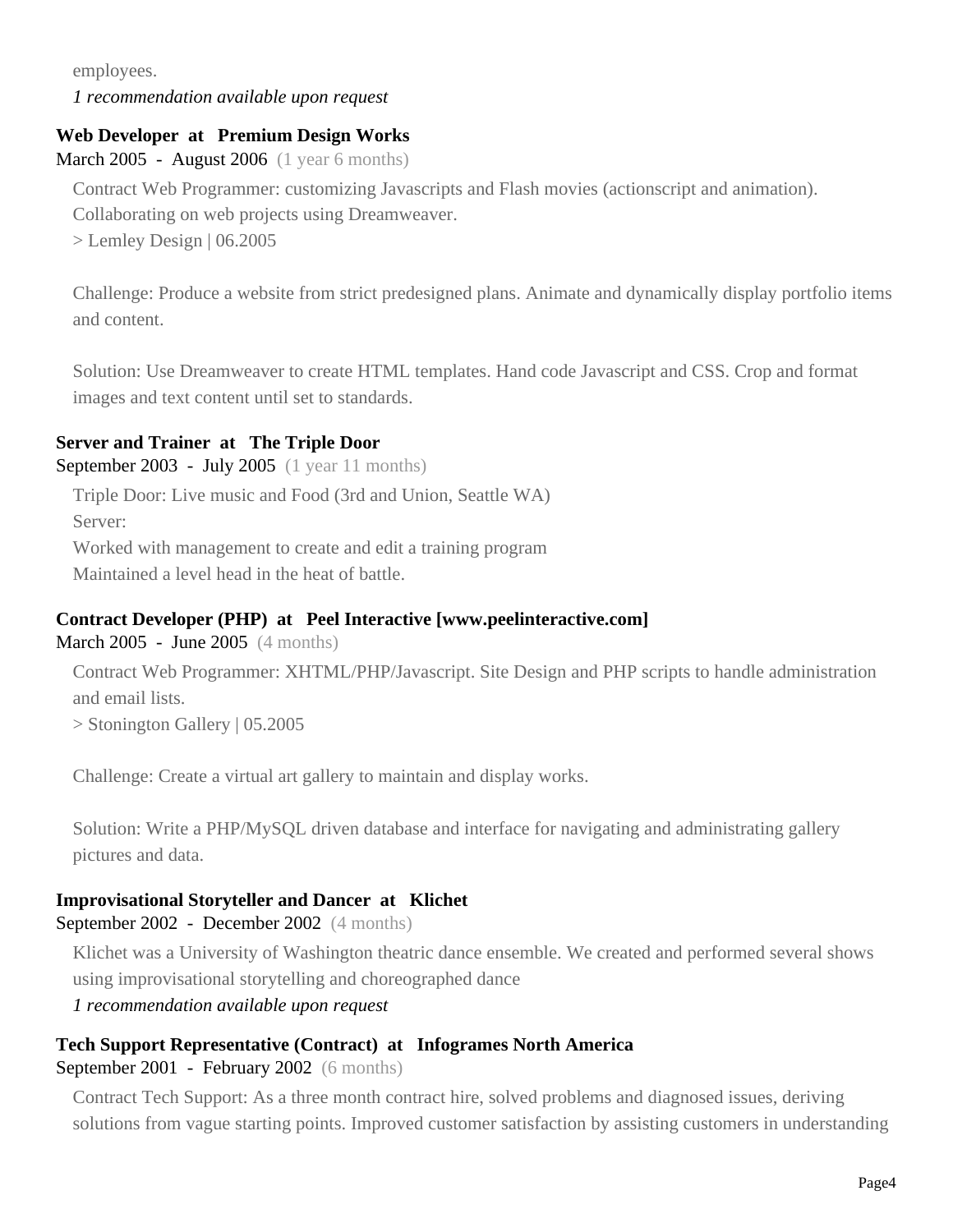computer functions. Stayed an extra two months.

# Honors and Awards

#### **Dean's List and President's List**

Seattle Central Community College December 2005

8 quarters in a row, Dean's and President's list.

#### **Courses**

### **AAS, Web Development**

Seattle Central Community College

| Photoshop for the Web                                          | <b>WEB114</b> |
|----------------------------------------------------------------|---------------|
| Typography for the Web                                         | <b>WEB112</b> |
| <b>Information Security</b>                                    | <b>ITC150</b> |
| <b>Advanced Web Design</b>                                     | <b>WEB210</b> |
| <b>Web Career Strategies</b>                                   | <b>WEB205</b> |
| <b>Computer Hardware</b>                                       | <b>ITC140</b> |
| Computer Programming/Engineering/Science (Java I)              | <b>CSC142</b> |
| JavaScript                                                     | <b>WEB150</b> |
| Piano                                                          | <b>MUS121</b> |
| Humanities                                                     | <b>HUM105</b> |
| Applications of Math: Statistics and Business Analytics MAT116 |               |
| <b>Web Databases</b>                                           | <b>ITC280</b> |
| Web Programming (Perl)                                         | <b>ITC216</b> |
| Web Authoring 2                                                | <b>WEB120</b> |
| Database Development                                           | <b>ITC220</b> |
| German 3                                                       | <b>GER103</b> |
| German <sub>2</sub>                                            | <b>GER102</b> |
| German 1                                                       | <b>GER101</b> |
| Unix Operating Systems                                         | CIS136        |
| Intro to Logic                                                 | <b>PHI120</b> |
| <b>Technical Writing</b>                                       | <b>ENG106</b> |
| Web Authoring                                                  | <b>WEB110</b> |
| <b>Web Team Concepts</b>                                       | <b>WEB105</b> |
| Programming Fundamentals (Visual Basic)                        | <b>ITC110</b> |
| Precalc / Trig                                                 | <b>MAT123</b> |
|                                                                |               |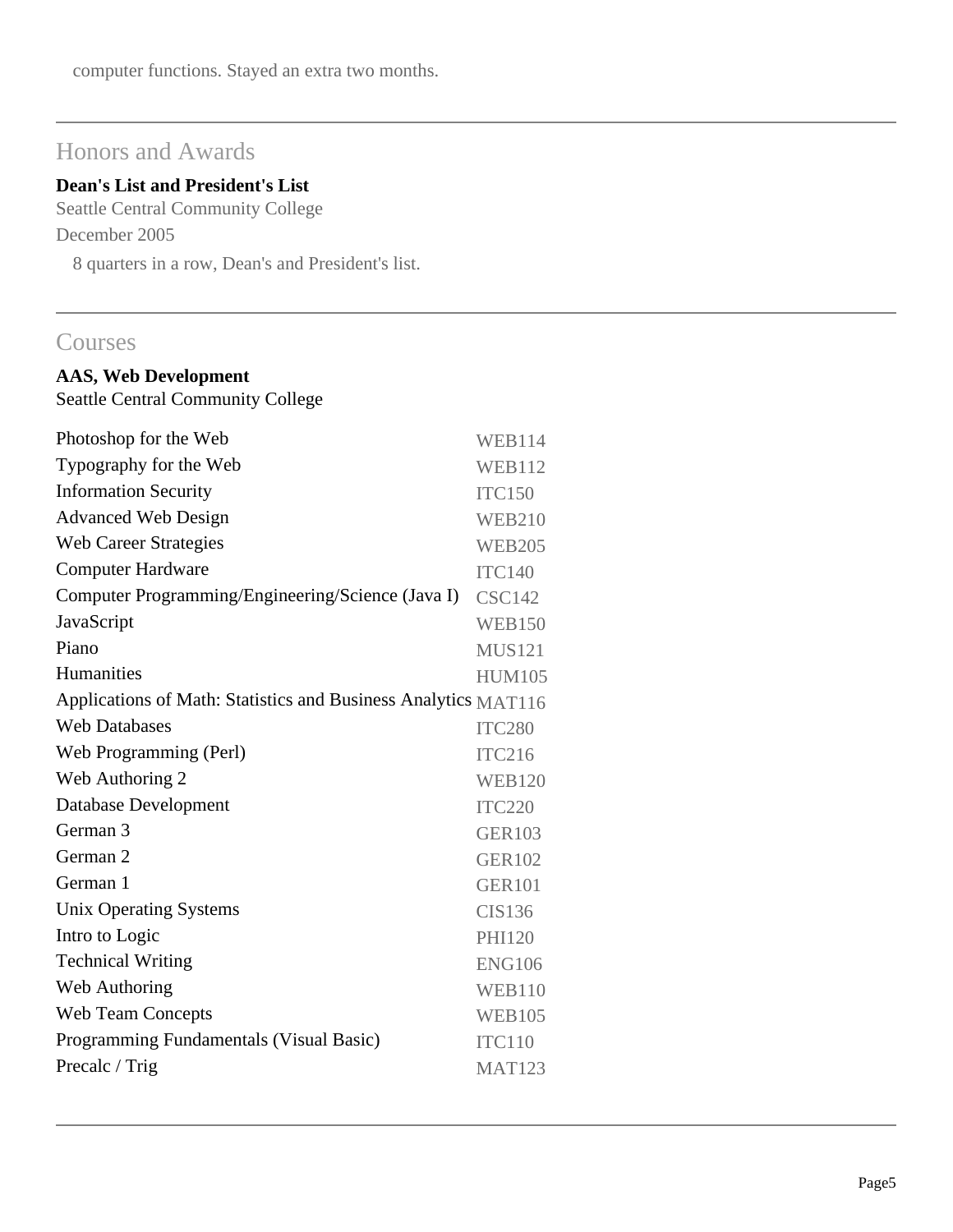# **Organizations**

#### **Technical Advisory Committee (Seattle Community Colleges)**

Web Development SME/Advisor June 2011 to Present

#### Projects

#### **RIPL**

December 2007 to October 2008 Members:Adam Eivy, Kenneth Heutmaker, Dan Jeannotte, Shannon Young, Bill Messing, Francis Luu, Brandon Milner, Jason LeScott

RIPL is a hybrid social networking/media distribution/popularization system. The system consists of three major components: The website, a desktop client and a set of web services. The website is primarily a system of javascript programs that are served to the client browser and where the page is dynamically rendered in the DOM. There is very little HTML served out. The desktop client was recently migrated from .NET 1.5 to a combination of Adobe AIR (FLEX) and native code (Mac and Windows). The web services consist of a variety of services that support the web and desktop clients as well as private services used internally. I worked on subsystems within each of the three major areas of the product. Additionally, I did the majority of the work on the installation packages for both Mac and Windows.

The version of the site I worked on is no longer available on the web. The current site for RIPL can be seen at http://ripl.com.

| Languages                       |                                                           |
|---------------------------------|-----------------------------------------------------------|
| <b>English</b><br><b>German</b> | (Native or bilingual proficiency)                         |
| <b>Chinese</b>                  | (Limited working proficiency)<br>(Elementary proficiency) |
| Skills & Expertise              |                                                           |
| <b>JavaScript</b>               | (Expert, 8 years experience)                              |
| <b>PHP</b>                      | (Advanced, 7 years experience)                            |
| <b>HTML</b>                     | (Expert, 10 years experience)                             |
| <b>CSS</b>                      | (Expert, 10 years experience)                             |
| Linux server administration     | (Advanced, 8 years experience)                            |
| <b>Data Security</b>            | (Advanced, 8 years experience)                            |
| <b>System Architecture</b>      | (Advanced, 7 years experience)                            |
| Photoshop                       | (Advanced, 9 years experience)                            |
| <b>Illustrator</b>              | (Advanced, 7 years experience)                            |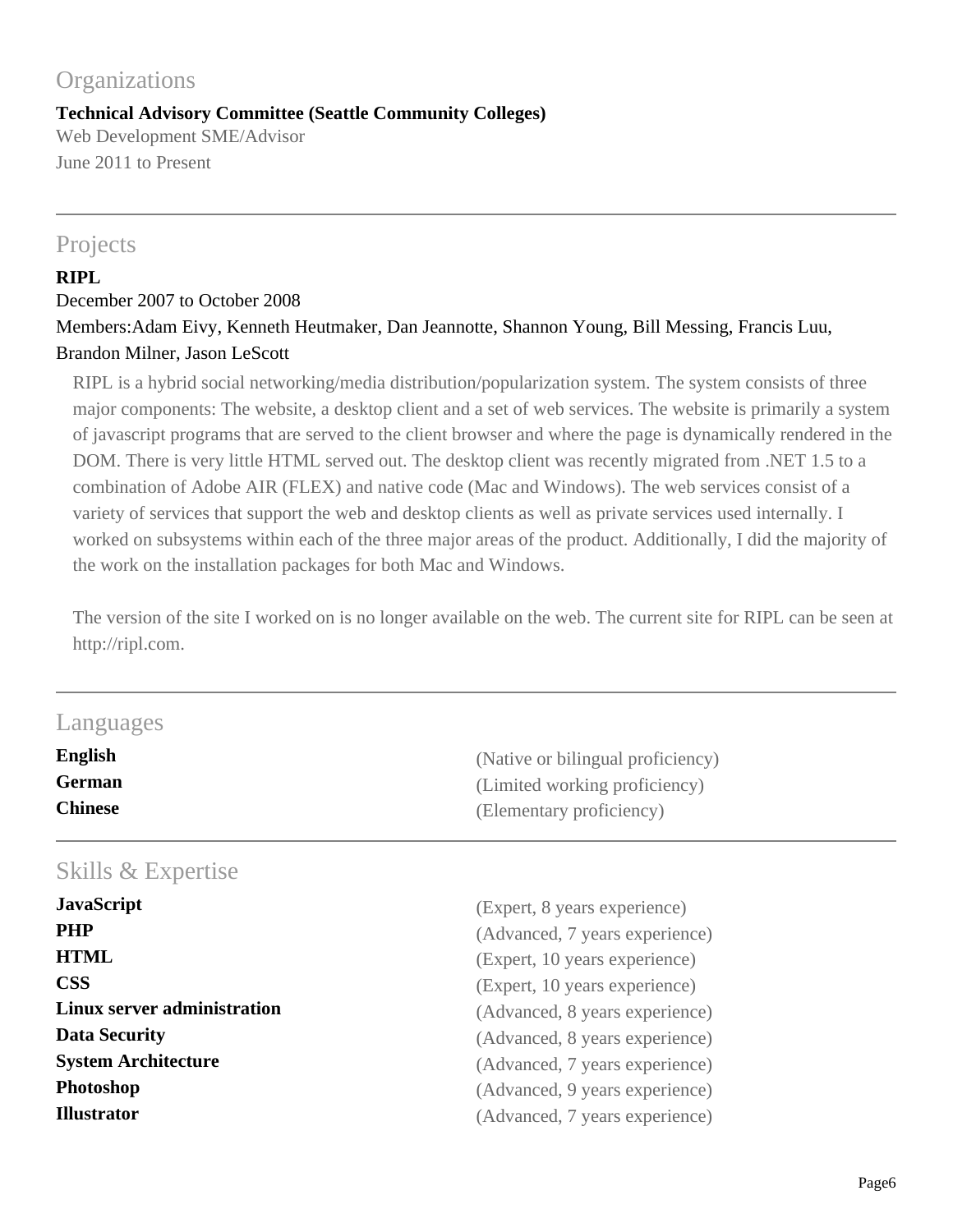**LAMP** (Expert, 8 years experience) **jQuery** (Advanced, 6 years experience) **AJAX** (Advanced, 5 years experience) **Server Architecture** (Advanced, 5 years experience) **Database Administration** (Advanced, 6 years experience) **MySQL database design** (Advanced, 7 years experience) **Subversion** (Expert, 8 years experience) Git Given the Geginner, 1 year experience) **MySQL Teaching Web Development Shell Scripting Continuous Integration Full Software Lifecycle Comics Drawing MongoDB Node.js Socket.io Cloud Computing IaaS Cloud Computing Project Management Version Control Tools Tutoring REST JSONP JSON-RPC Software Development Life Cycle Software Quality Assurance Unit Testing UIX Rapid Prototyping Wordpress Github GPG PGP ECMAScript Realtime Programming WordPress**

# **Team Leadership** (Intermediate, 4 years experience) **Technical Leadership** (Intermediate, 4 years experience)

#### Education

**The Internet** JavaScript Ninja, Web Development, Math, Languages, Art, 1994 - 2019 Grade: Black Belt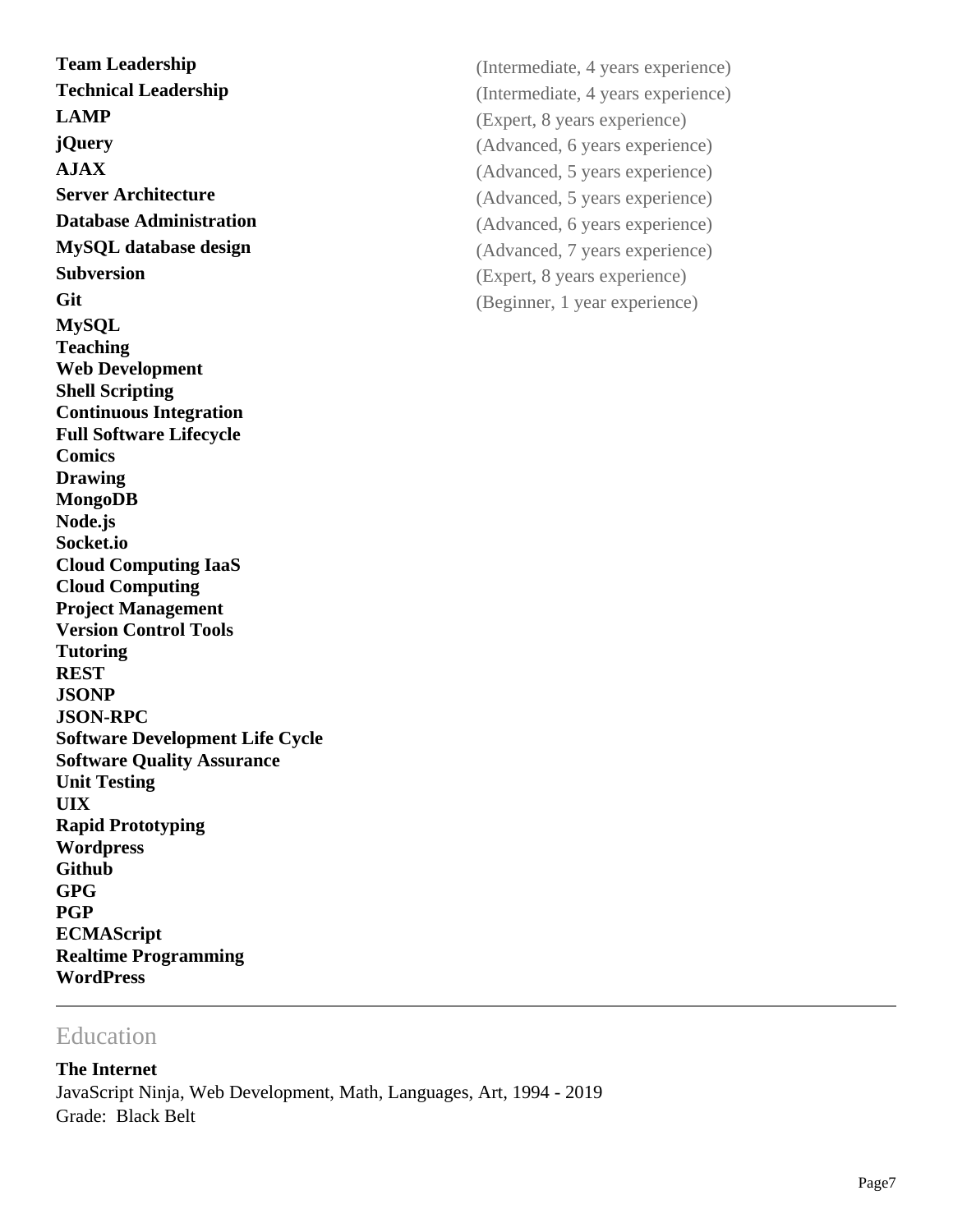**Seattle Central Community College**

AAS, Web Development, 2003 - 2005 Grade: 3.8

#### **McKinleyville High School**

Bachelor of Awesomeness, Being a Teenager, 1994 - 1998

**CodeSchool** Web Development, 2012

**The Walt Disney Company** Computer Software Engineering, 2011

#### Interests

Drawing, Comics, Languages, Chinese, German, Russian, English, AI, Cryptography, Encryption, Open Source, Linux (Ubuntu and Debian mostly), Security, Hacking, Web Development, Math, Traveling, Environmental design, Windmills, Alternative Energy, Space exploration, Information, Movies, Books, Comics Photography, Complex network models, Dreams, Sleep, Science, Seattle, Go, Chess, Unicycle riding, Juggling, Acrobatics, Street Performance, Graffiti, Social Landscapes, Collectivism, Music, Playing accordion, Playing Guitar, Playing Harmonica, Bleeding edge, Evolution, Freedom revolutions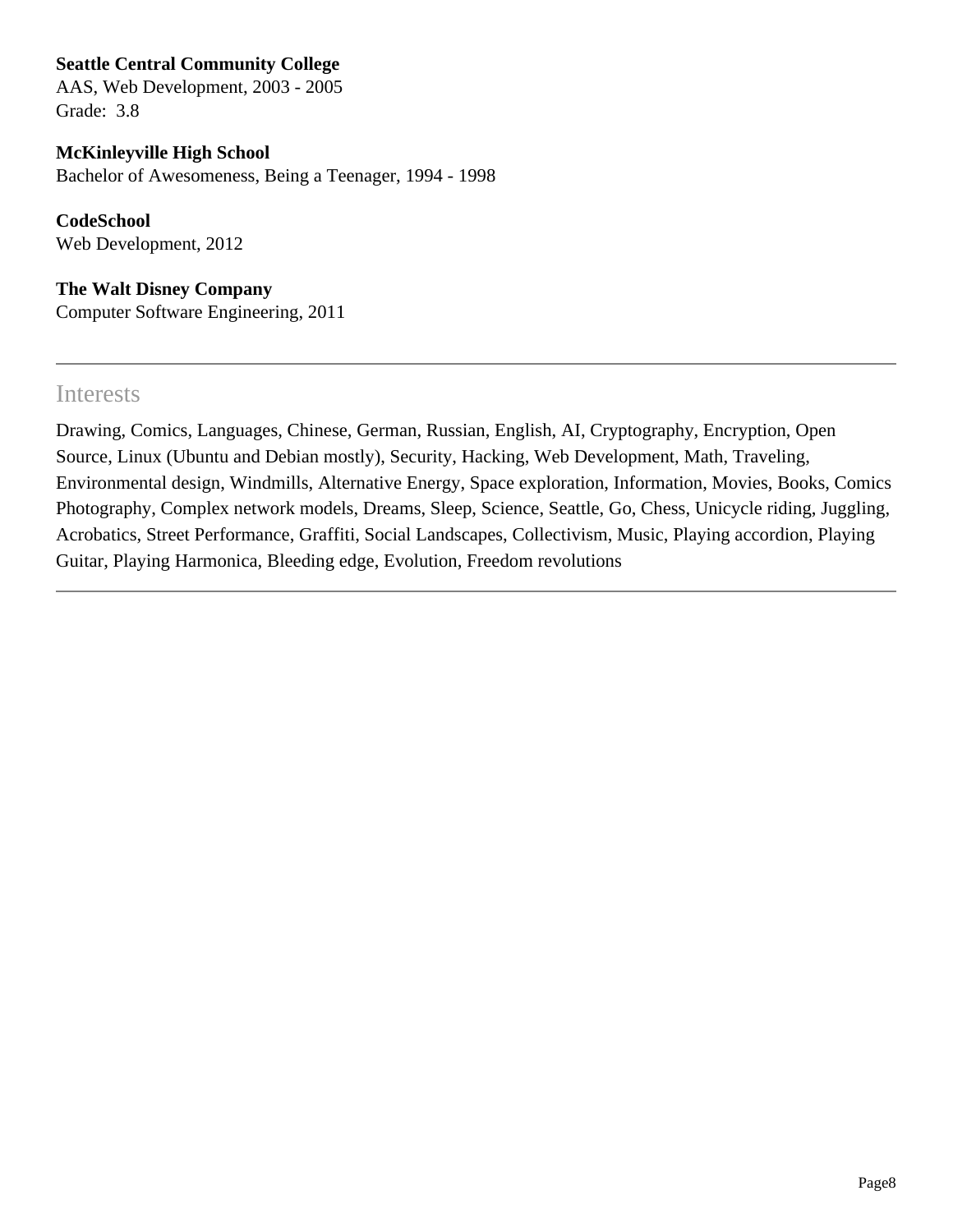# **Adam Eivy**

Sr. Staff Software Engineer, Web UI Frameworks

adam.eivy@disney.com

# Linked in.

## **13** people have recommended Adam

"I took a couple of web programming courses with Adam and was impressed with his in-depth knowledge and solid web development skills. Adam is approachable and does an excellent job at communicating difficult concepts to students."

#### **— Vy Nguyen**, was Adam's client

"Adam is a web development superhero. His knowledge is amazing in its depth and breadth, he works quickly and efficiently, he's committed to quality, and he's effective and personable in his communications with humans, too. And he's modest. It's just not fair. I was Adam's TA in two classes he taught at Seattle Central Community College. I'd jump at another opportunity to work with him or take classes with him, and I recommend him without hesitation for any web development or teaching position. Rarely indeed are such excellent technical skills and people skills combined in one person. If they ever clone him, the rest of us will all be out of work."

#### **— Raven Gildea***, Web Design Instructor, Seattle Central Community College*, reported to Adam at Seattle Central Community College

"Adam is highly knowledgable in the area of Web Development; students at Seattle Central thoroughly learned about web development, javascript, wordpress and other technologies; they truly enjoy his teaching style. Adam is adaptable, and able to explain concepts in various ways to our student body. Adam team taught with our Advanced Web Design/Development project class, leading the teams to develop very successful client projects. I recommend Adam in any professional capacity - he does what ever he sets his mind to!"

#### **— Lisa Sandoval***, Program Manager, Seattle Central Community College*, worked directly with Adam at Seattle Central Community College

"Adam is an intellectual without the attitude, a quick-study programmer who interacts with real people just as easily. He is a great addition to anyone's day."

#### **— Martin McCann***, Instructor, Seattle Central Community College*, worked directly with Adam at Seattle Central Community College

"I was fortunate enough to have Adam as an instructor for several classes at Seattle Central Community College. He is very is knowledgeable about anything and everything to do with Web design & development. He is able to present this vast knowledge to his students, or to anyone, in such an articulate and down-to-earth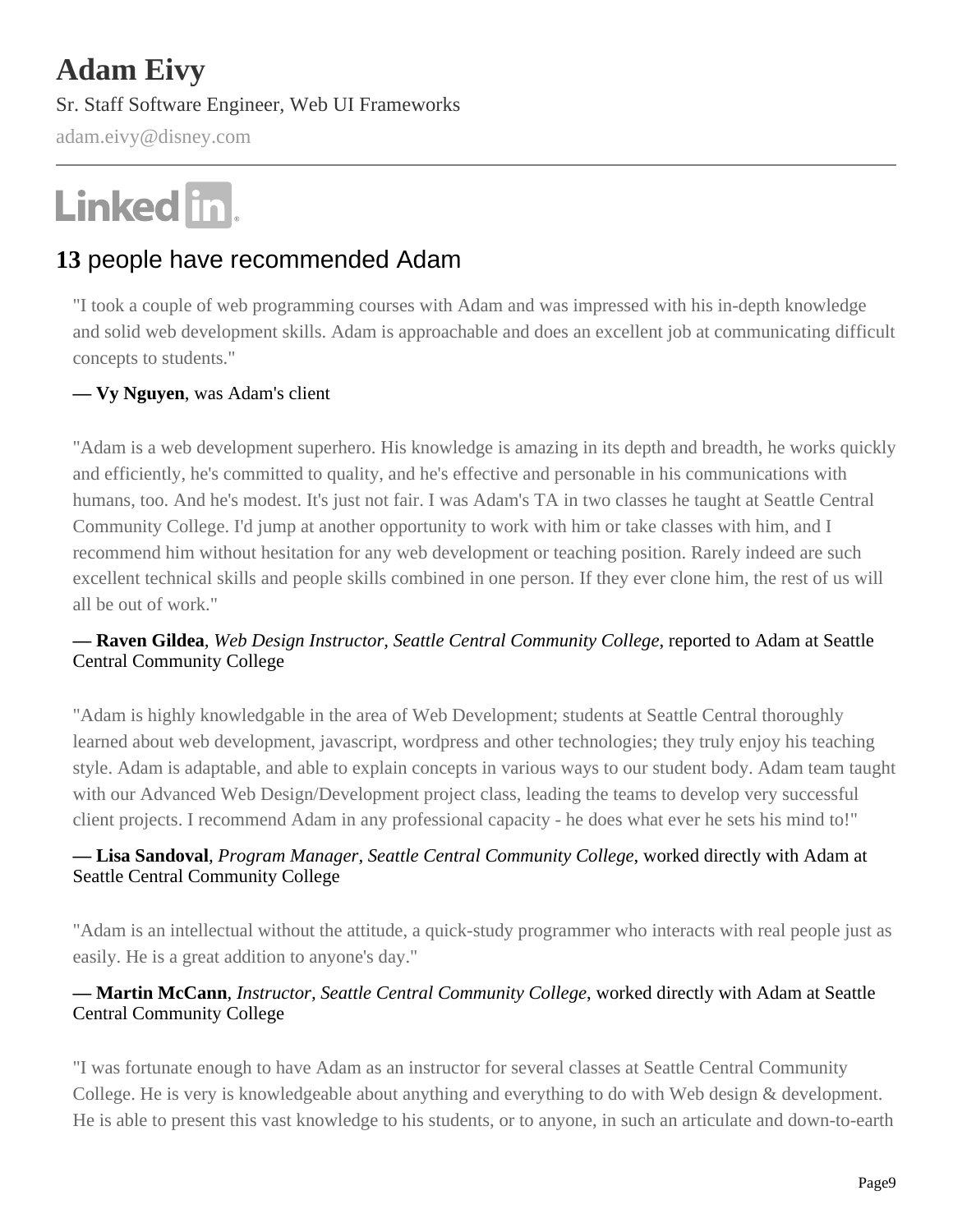way that a student is not left overwhelmed, but instead, engaged and excited to learn. As his student, he was always available and eager to offer me assistance with my assignments when needed."

#### **— Rick Garrett***, Student, Seattle Central Community College*, reported to Adam at Seattle Central Community College

"Adam is extremely knowledgeable, and that knowledge makes him an invaluable resource for all web design/development students. Not only that but Adam's excitement for these subjects is infectious. It's impossible not to be around him and not feel immensely excited and encouraged for the curriculum. Better yet, he's not one of those technology folk who can't communicate their knowledge. He's able to effectively breakdown his immense knowledge for just about anybody; a great skill for an instructor."

#### **— Mike Rasbury***, Instructor, Seattle Central Community College*, worked directly with Adam at Seattle Central Community College

"Adam is an extraordinarily gifted developer. He is one of those engineers that can ingest the business problem being solved, and create solutions that are highly functional and right on target for the need, while maintaining well documented and organized code. He has an excellent eye for design, as well. Highly recommended!"

#### **— Rob Katz***, President, Del Mar DataTrac, Inc.*, was with another company when working with Adam at Secret Stealth Startup

"Adam knows more about computers than anyone I've ever met. There isn't a problem that he can't solve. He is always on top of the latest technology, staying current by reading technology blogs, doing personal research, and collaborating with other professionals in his field. In addition to his extensive knowledge, Adam is one of the hardest working, most professional people I've ever seen. He is always on time, and while others might spend time checking email or facebook, Adam never indulges in these behaviors while he is on the clock. He gets along well with everyone he meets, creating a welcoming work environment where ideas and collaboration are encouraged which ultimately leads to a more efficient workplace and faster problem solving. While every recommendation I've ever read claims that the person would be an asset to any company, this couldn't be more true about Adam. His knowledge, work ethic, and friendly demeanor really do make him an ideal candidate for any position."

#### **— Lena Eivy***, Web Developer, Shadowpuppet Works*, worked directly with Adam at ShadowPuppet Works [www.shadowpuppet.net]

"Adam was a great asset at RIPL. His zen-like enthusiasm and technical prowess was an inspiration to the entire team. I highly recommend Adam to any team that needs a reliable, patient and smart web developer who's willing to pitch in whenever necessary."

#### **— Kenneth Heutmaker***, Web Developer, RIPL*, worked directly with Adam at RIPL [www.ripl.com]

"Adam is a rockstar web developer who is always timely in getting his work done and never shy to help out others when needed. His code is among the best I've ever seen when it comes to writing efficient, bug-free